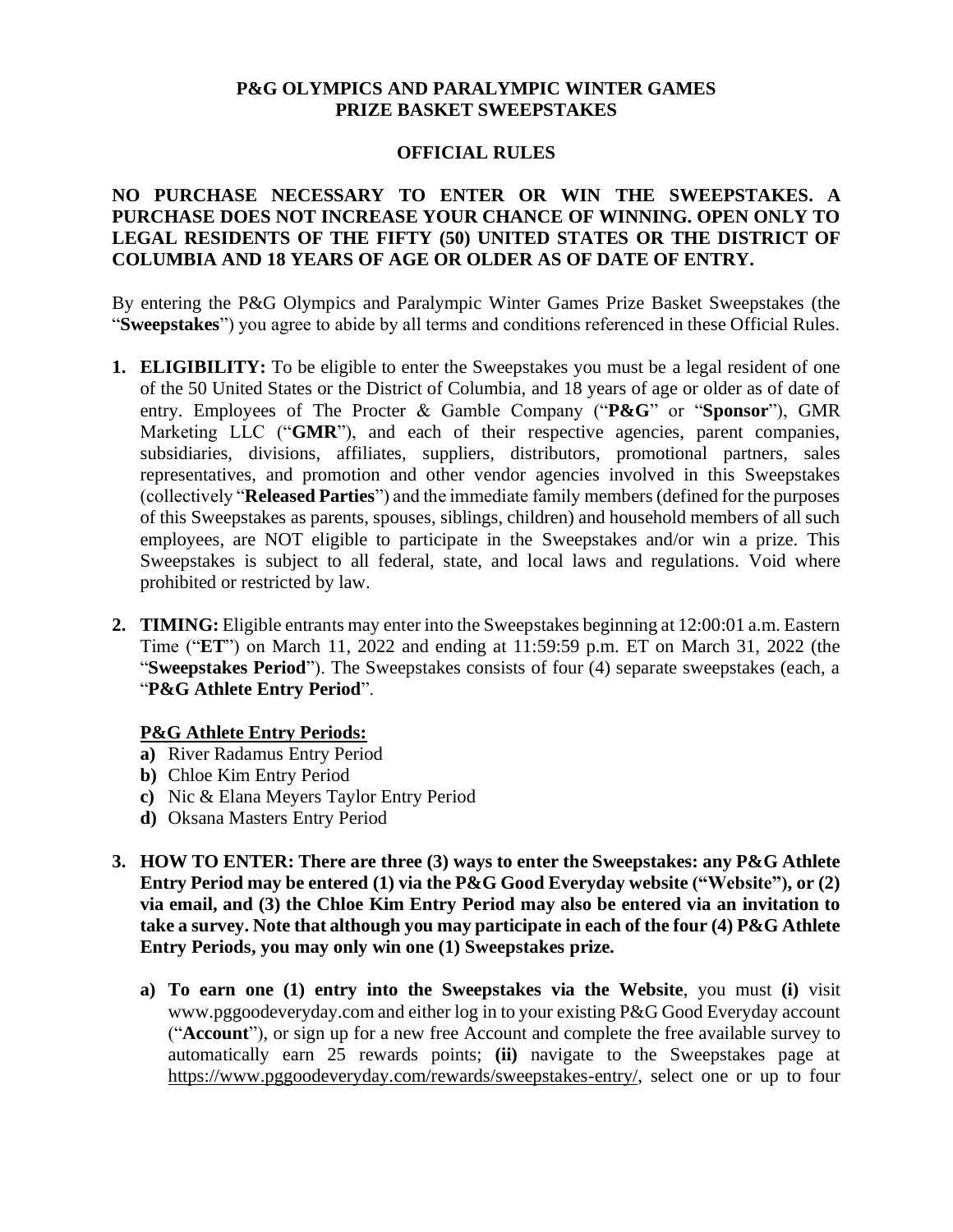P&G Athlete Entry Periods you wish to enter, for each, you must redeem twenty-five (25) points to earn one (1) Sweepstakes entry as instructed during the Sweepstakes Period.

- **b) To enter via email and receive one (1) entry into a P&G Athlete Entry Period without a P&G Good Everyday rewards account,** eligible entrants may send an email to PGGEsweeps@gmrmarketing.com and include **(i)** the subject line "P&G Olympics and Paralympics Winter Games Prize Basket Sweepstakes"; and, **(ii)** in the body of the email, include: (1) the name of the P&G Athlete Entry Period you wish to enter (see Section 2 above), (2) your first and last name, (3) your email address, and (4) a statement confirming you meet the residency and age eligibility for this Sweepstakes (see Section 1 above). Email entries must be received during the Sweepstakes Period.
- **c) To earn one (1) entry into the Chloe Kim Entry Period via taking a survey,** during the Sweepstakes Period, you may receive an invitation to take a P&G Good Everyday Rewards survey. Such invitations will be sent at random. Should you receive an invitation to take the survey, you may complete the survey during the Sweepstakes Period to receive one (1) entry into the Chloe Kim Entry Period.
- **d) Entry Limit: Limit twenty (20) entries per person/authorized email account holder, per P&G Athlete Entry Period, during the Sweepstakes Period, regardless of entry method.** The use of automated devices to enter this Sweepstakes is prohibited. Subsequent entries from the same eligible individual will be automatically disqualified from the Sweepstakes. Any attempt by any person to obtain more than the stated number of entries will void all of that person's entries and that person will be disqualified. Sponsor, GMR, and their affiliates are not responsible for late, lost, delayed, damaged, misdirected, incomplete, illegible, mutilated or unintelligible entries. Incomplete or illegible entries are not eligible and will be disregarded. All entries must be received during the Sweepstakes Period. Only entries made per the foregoing methods are permitted.
- **4. WINNER SELECTION/PRIZES:** On or around April 2, 2022, GMR will randomly select one (1) potential winner per P&G Athlete Entry Period from among all eligible entries received for each P&G Athlete Entry Period during the Sweepstakes Period. All random drawings will be conducted under the supervision of Sponsor, whose decisions are final. Odds of winning a prize depend on the number of eligible entries received for each P&G Athlete Entry Period during the Sweepstakes Period. **Limit one (1) Sweepstakes prize per person.**
	- **a) River Radamus Entry Period Prize: one (1) Men's Navy TEAM USA Star Wool Adjustable Hat and one (1) Men's Nike Red TEAM USA 2021 Sideline Cuffed Knit Hat with Pom autographed by Team USA athlete River Radamus** *(Team USA gear items, sizes, styles, designs, colors, and all aspects of the gear items and autograph details are at the sole discretion of the Sponsor)*. **The Approximate Retail Value ("ARV") of the River Radamus Entry Period Prize is \$62.98.**
	- **b) Chloe Kim Entry Period Prize: one (1) Men's Nike Red TEAM USA 2021 Sideline Cuffed Knit Hat With Pom and one (1) Men's Red Team USA New Logo Solid Structured Adjustable Hat autographed by Team USA athlete Chloe Kim** *(Team USA gear items, sizes, styles, designs, colors, and all aspects of the gear items and autograph*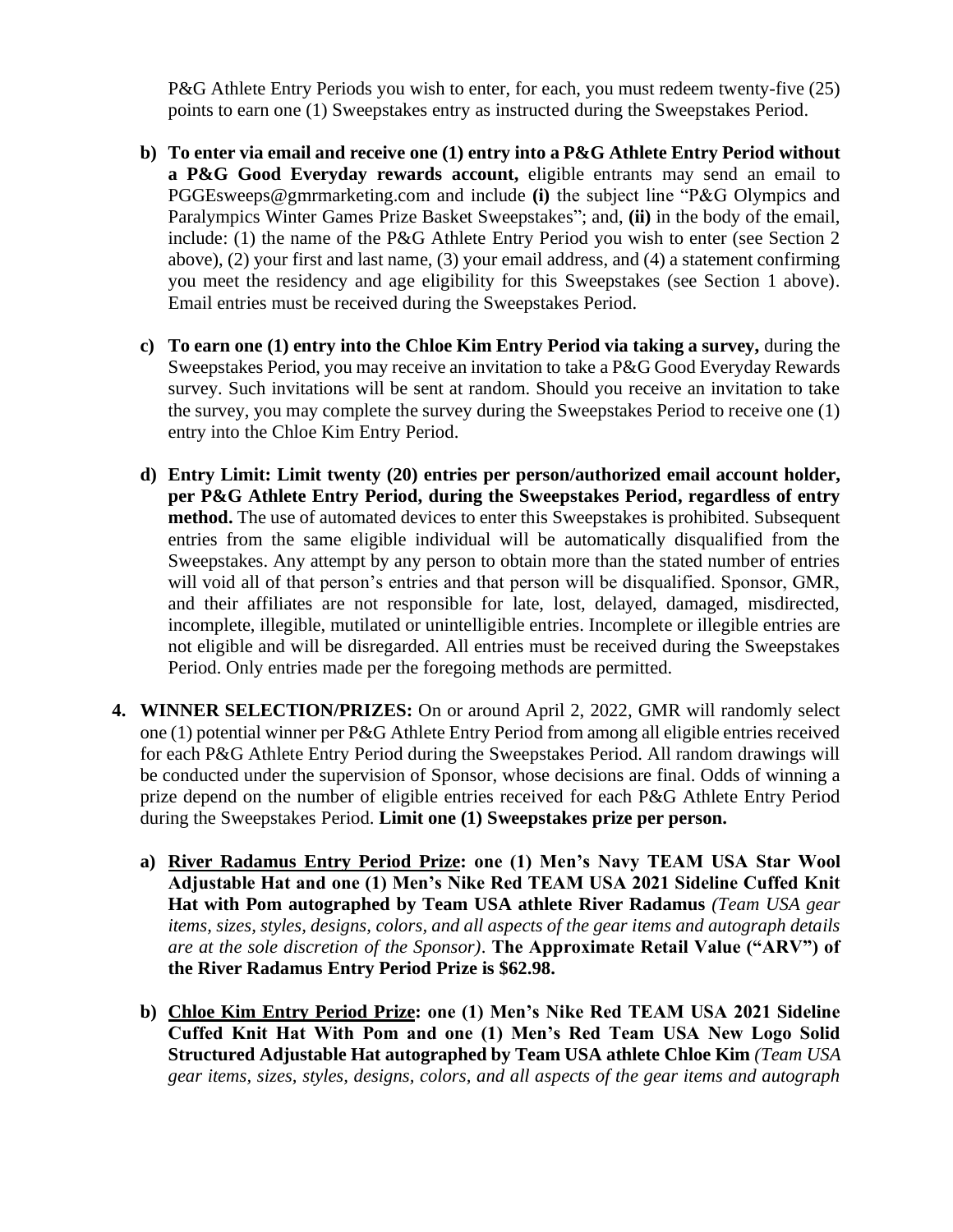*details are at the sole discretion of the Sponsor)*. **The ARV of the Chloe Kim Entry Period Prize is \$59.98.** 

- **c) Nic & Elana Meyers Taylor Entry Period Prize: one (1) Men's Navy TEAM USA Star Wool Adjustable Hat and one (1) Men's Black TEAM USA Latitude Adjustable Hat autographed by Team USA athletes Nic & Elana Meyers Taylor** *(Team USA gear items, sizes, styles, designs, colors, and all aspects of the gear items and autograph details are at the sole discretion of the Sponsor)*. **The ARV of the Nic & Elana Meyers Taylor Entry Period Prize is \$52.98.**
- **d) Oksana Masters Entry Period Prize: one (1) Men's Nike Navy TEAM USA Campus Wordmark Performance Adjustable Hat and one (1) Men's Nike Red Team USA 2021 Sideline Cuffed Knit Hat with Pom autographed by team USA athlete Oksana Masters** *(Team USA gear items, sizes, styles, designs, colors, and all aspects of the gear items and autograph details are at the sole discretion of the Sponsor)*. **The ARV of the Oksana Masters Entry Period Prize is \$52.98.**

# **e) ARV of all Prizes combined: \$221.92.**

For the purposes of these Official Rules, the ARV of any prize is estimated at the beginning of the Sweepstakes Period. If the ARV for such prizes is subject to variances or fluctuations in the consumer marketplace between the date the ARV is estimated and the date the prize is awarded, there will be no cash or other compensation awarded for any valuation differences.

Prizes are not redeemable for cash. No substitution, transfer, or assignment of prize permitted, except that Sponsor reserves the right to substitute a prize of equal or greater value. Any and all federal, state, or local tax obligation that the winner may be liable for as a result of receiving a prize is the sole responsibility of the winner and Sponsor will comply with all tax reporting requirements.

- **5. WINNER NOTIFICATION/CONFIRMATION/PRIZE FULFILLMENT:** The potential winners will be notified and confirmed as follows:
	- **a) Winners:** The potential winners will be notified by email from the email address PGGEsweeps@gmrmarketing.com to the email address indicated on each potential winner's Account or email entry on or around April 19, 2022. Entrants are advised to add PGGEsweeps@gmrmarketing.com to their safe senders list to ensure any email notification is delivered to their inbox. Each potential winner will have **five (5) calendar days** from the date the email notification was deployed to reply via email and provide their residency and age eligibility confirmation, their full valid shipping address including their first and last names, street address, city, state, zip code (no P.O. Boxes accepted) and their phone number, or the prize will be forfeited in its entirety. If a notified winner is not eligible, forfeits prize, or declines prize, an alternate winner may be randomly selected as a potential winner, time and circumstances permitting. Alternate potential winners will be subject to the same notification process. Prizes will be shipped approximately 6-8 weeks after winner confirmation to the addresses provided by the winners. Return of any prize or prize notification as undeliverable or failure to accept any prize within the specified time period may result in disqualification and forfeiture of prize. Up to four (4) alternate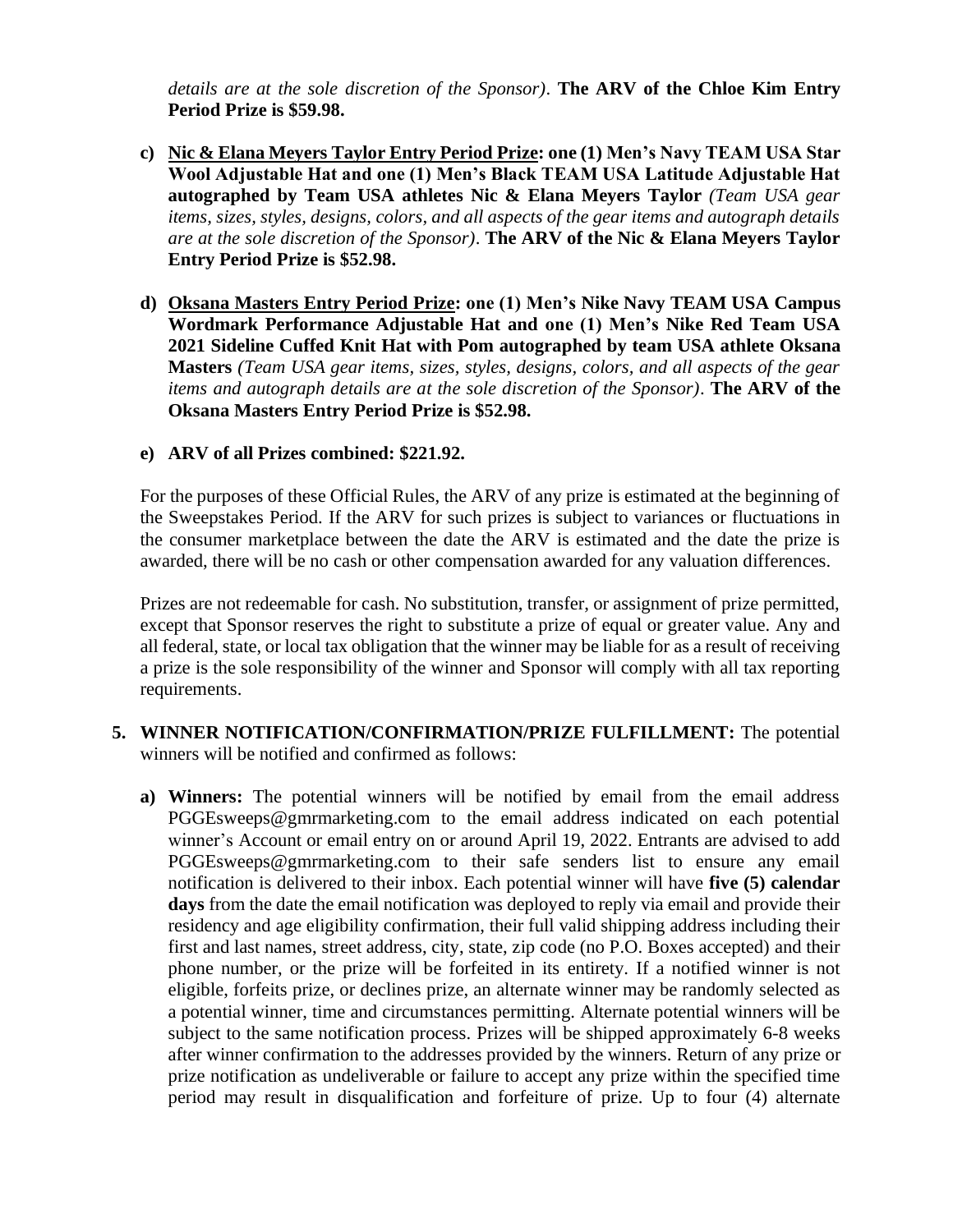potential winners may be notified, time permitting, after which the applicable prize will remain un-awarded.

- **6. PUBLICITY RELEASE:** Acceptance of a prize, except where legally prohibited, constitutes permission by the winner (or, if a minor in your place of residence, your parent or legal guardian on your behalf) for Sponsor and its designees to use the winner's name, address (city and state), photograph, voice and/or other likeness and prize information for advertising, trade and promotional purposes without further compensation, in all media now known or hereafter discovered, worldwide in perpetuity, without notice or review or approval.
- **7. BY PARTICIPATING**, participant agrees to accept and be bound by these Official Sweepstakes Rules and agrees that any dispute with regard to the conduct of this Sweepstakes, rule interpretation, selection of participant and/or awarding of prize, shall be resolved by the Sponsor whose decisions shall be binding and final. By participating, entrant agrees to release and hold harmless the Released Parties from any injury, loss or damage to person, including death or property damage due in-whole or in-part, directly or indirectly to the acceptance, use, or misuse of a prize, participation in any Sweepstakes-related activity, or participation in the Sweepstakes. Neither Sponsor nor its affiliates are responsible for any typographical or other error in the printing of this offer, administration of the Sweepstakes, or in the announcement of prizes. In the event the Sponsor is prevented from continuing with this Sweepstakes or any portion thereof, or the integrity and/or feasibility of the Sweepstakes is undermined by any event including, but not limited to fire, flood, epidemic, earthquake, explosion, labor dispute or strike, act of God or public enemy, satellite or equipment failure, riot or civil disturbance, war (declared or undeclared), terrorist threat or activity, or any federal, state or local government law, order or regulation, order of any court or jurisdiction, or by other cause (each a "Force Majeure" event or occurrence), Sponsor shall have the right, in its discretion, to abbreviate, modify, suspend, cancel, or terminate the Sweepstakes without further obligation. In no event will more than the stated number of prizes be awarded for any event.
- **8. RELEASE AND LIMITATIONS OF LIABILITY**. Except where prohibited, by participating in the Sweepstakes, entrants agree to release and hold harmless Released Parties from and against any claim or cause of action arising out of entrant's participation in the Sweepstakes or receipt, acceptance, use, or misuse of any prize, including, but not limited to: (i) unauthorized human intervention in the Sweepstakes; (ii) technical errors related to computers, servers, providers, printers, or telephone or network lines; (iii) printing errors; (iv) errors in the administration of the Sweepstakes or the processing of entries; (v) late, lost, or undeliverable mail; or (vi) injury, losses, or damage of any kind to persons or property which may be caused, directly or indirectly, in whole or in part, from entrant's participation in the Sweepstakes and/or receipt, acceptance, use, or misuse of any prize.
- **9. DISPUTES:** All disputes concerning the construction, interpretation, validity, effect, and enforceability of these Official Rules will be governed by the laws of the State of New York without regard to conflicts of laws provisions. Entrant (i) agrees that exclusive jurisdiction over any legal action arising out of or in connection with the Sweepstakes will be in state or federal courts located in or nearest to the State of New York and by entering consents to such jurisdiction and venue; (ii) consents to resolve any such claims individually and without resort to class action; and (iii) agrees that all claims, judgments, and awards shall be limited to actual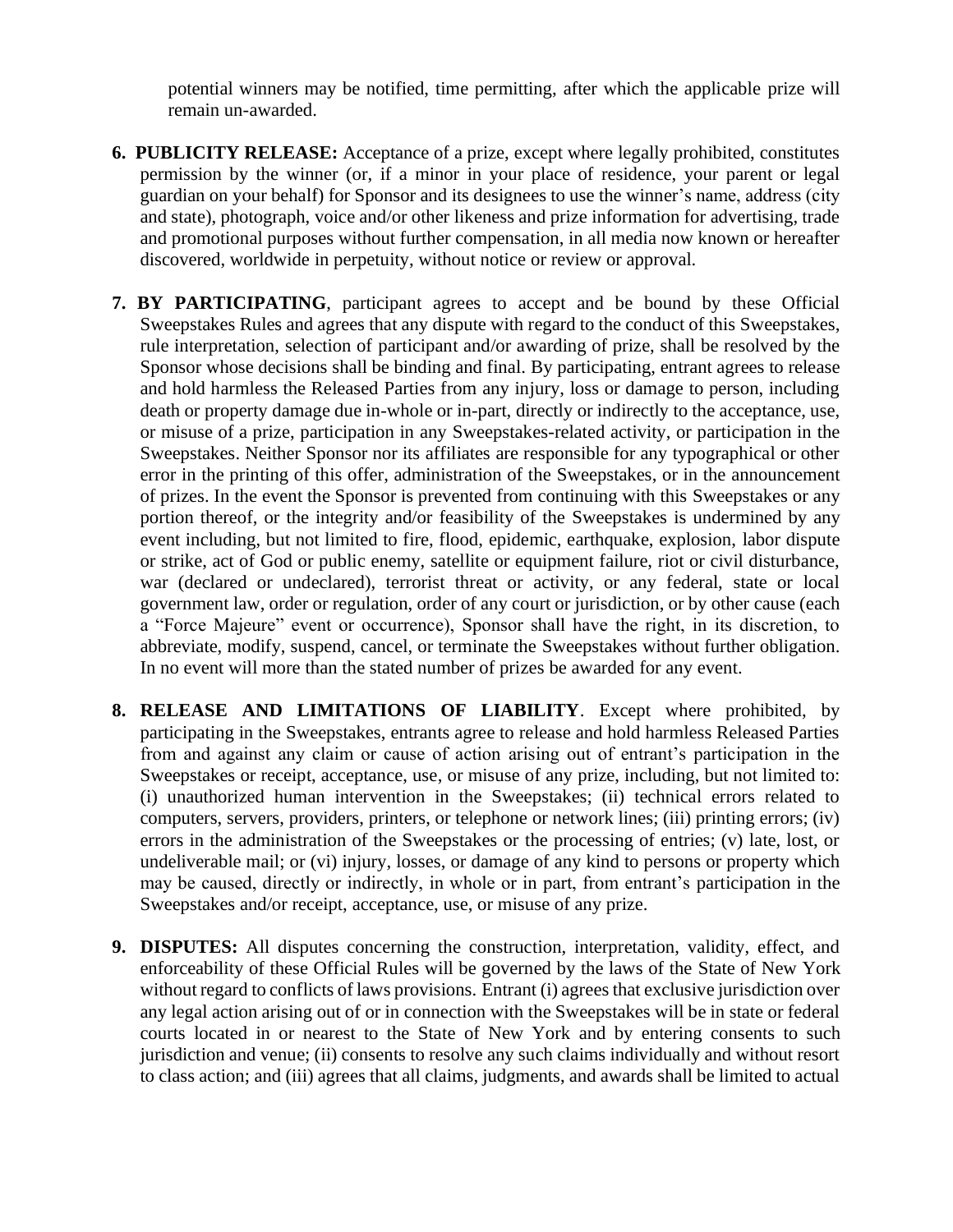out-of-pocket costs incurred, but in no event will attorney's fees or punitive, incidental, consequential, or any damages other than actual out-of-pocket expenses be awarded.

- **10. GENERAL CONDITIONS:** If for any reason the Sweepstakes, including the online portion, is not capable of running as planned, including disruptions caused by computer virus, bugs, tampering, unauthorized intervention, fraud, technical failures, fire, flood, epidemic, earthquake, explosion, labor dispute or strike, act of God or public enemy, satellite or equipment failure, riot or civil disturbance, war (declared or undeclared), terrorist threat or activity, or any federal, state or local government law, order or regulation, order of any court or jurisdiction, or any other cause that corrupts, affects or compromises the administration, security, fairness, integrity, proper conduct or intended play of the Sweepstakes (each a "Force Majeure" event), Sponsor reserves the right at its sole discretion to disqualify any individual Sponsor deems responsible and Sponsor further reserves the right to cancel or terminate the Sweepstakes (or portion thereof). In the event the Sweepstakes is cancelled or terminated as a result of a Force Majeure event, Sponsor reserves the right to select the potential winners in a random drawing from among all eligible entries received up to time of such event. Sponsor assumes no responsibility for any error, omission, interruption, deletion, defect, delay in operation or transmission, communications failure, theft, destruction or unauthorized access to, or alteration of, entries, including any erroneous appearance of qualification for a prize. Sponsor is not responsible for any problem or technical malfunction of any telephone network or lines, computer online systems, cable, satellite, servers, network or Internet service provider (ISP), computer equipment, software, failure of any entry to be received by Sponsor due to technical problem or traffic, congestion on the internet or at any web site, or any combination thereof, including any injury or damage to participant's or any other person's computer related to or resulting from participation or downloading any materials in this Sweepstakes. **WARNING: ANY ATTEMPT BY ANY PERSON TO DELIBERATELY DAMAGE ANY WEB SITE OR UNDERMINE THE LEGITIMATE OPERATION OF THIS SWEEPSTAKES IS A VIOLATION OF CRIMINAL AND CIVIL LAWS AND SHOULD SUCH ATTEMPT BE MADE, SPONSOR RESERVES THE RIGHT TO SEEK DAMAGES AND OTHER REMEDIES (INCLUDING ATTORNEYS' FEES) FROM ANY SUCH PERSON TO THE FULLEST EXTENT PERMITTED BY LAW.**  Sweepstakes entries generated by a script, macro or other mechanical or automated means and entries made by any means which subvert the entry process are ineligible and will be disqualified. In the event of dispute as to the identity or eligibility of a winner based on an email account, the winning entry will be declared made by the "Authorized Account Holder" email account submitted at the time of the entry. The Authorized Account Holder is the natural person who is assigned to the email address.
- **11. ENTRANT'S PERSONAL INFORMATION:** Information collected from entrant is subject to Sweepstakes Sponsor's Privacy Policy Policy at [https://www.pg.com/privacy/english/privacy\\_statement.shtml](https://urldefense.com/v3/__https:/www.pg.com/privacy/english/privacy_statement.shtml__;!!HhhKMSGjjQV-!uAhhGV1bXF1JxGFJ8ahhsR0aLpcmFAlvGaBA07rHCaaUiDlx-EwaSBS1dOKtBvh4qEg$) and will be used and disclosed for the purpose of administering this Sweepstakes. This section does not limit any other consent(s) that an individual may provide the Sweepstakes Sponsor or others in relation to the collection, use and/or disclosure of their personal information. This includes any personal data an entrant directly provides to GMR during the prize fulfillment process and winner data that GMR may retain in accordance with applicable law. Please note that by entering, you are accepting these Official Rules and the terms of the P&G Privacy Policy.